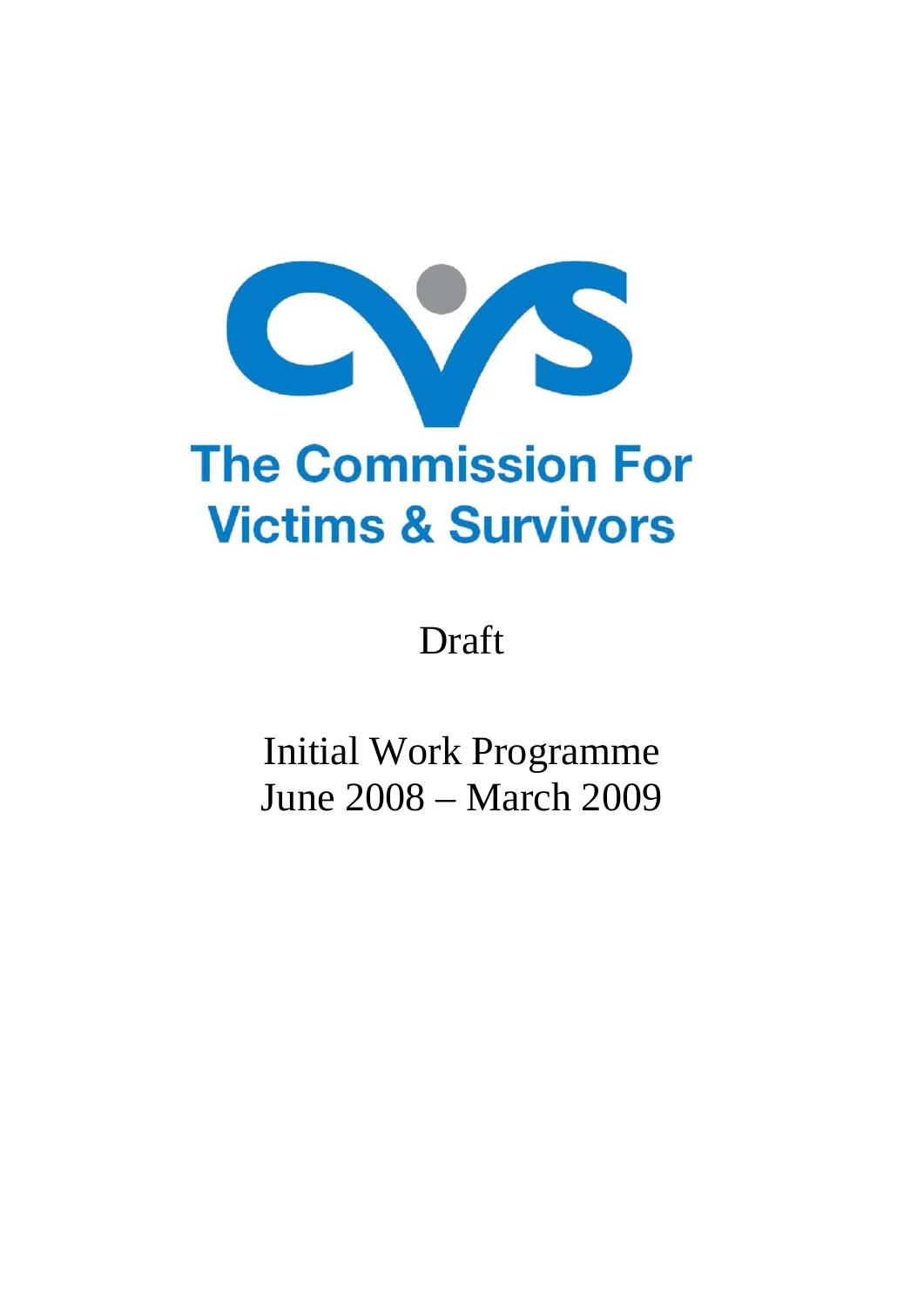

#### **Foreword**

Thank you for taking the time to pick up this document. We hope you will go on to take the next steps and read it, reflect on its contents and give us your reaction. May we also stress that you do not need to think of yourself as a victim or survivor to have an interest; we welcome comments from all individuals, groups and organisations.

In the pages that follow you will find a broad outline of our initial thinking. It is not set in stone, nor can it be, until we hear the views of victims and survivors and those who serve them. We intend to begin this new Commission's work by listening.

As you read through, you will find we have split our proposed work programme into six sections, each aligned to one of our Duties, as defined in legislation; a seventh section is devoted to how we intend to set up our office, but, of course, we need to finalise our Work Programme before we seek adequate resources to get the job done.

Each section explains:

- What tasks we believe we need to undertake.
- The indicative timelines.
- How we think undertaking these tasks may impact positively on the lives of victims and survivors.

It is that last point – making a positive difference – which will inform our thinking. We want to support victims in ways which make their lives better: by trying to address the issues which create difficulties for them; by giving them platforms where they can give direct responses to the issues affecting their day to day lives; by ensuring their voices are heard in the heart of government.

We are also conscious that we do not need to re-invent the wheel. Many individuals and groups continue to lay the foundations for a cohesive way forward; we see our role as complementing that work, not supplanting it. We intend to use our statutory authority to improve coherence and encourage the sharing of best practice and the best use of all resources.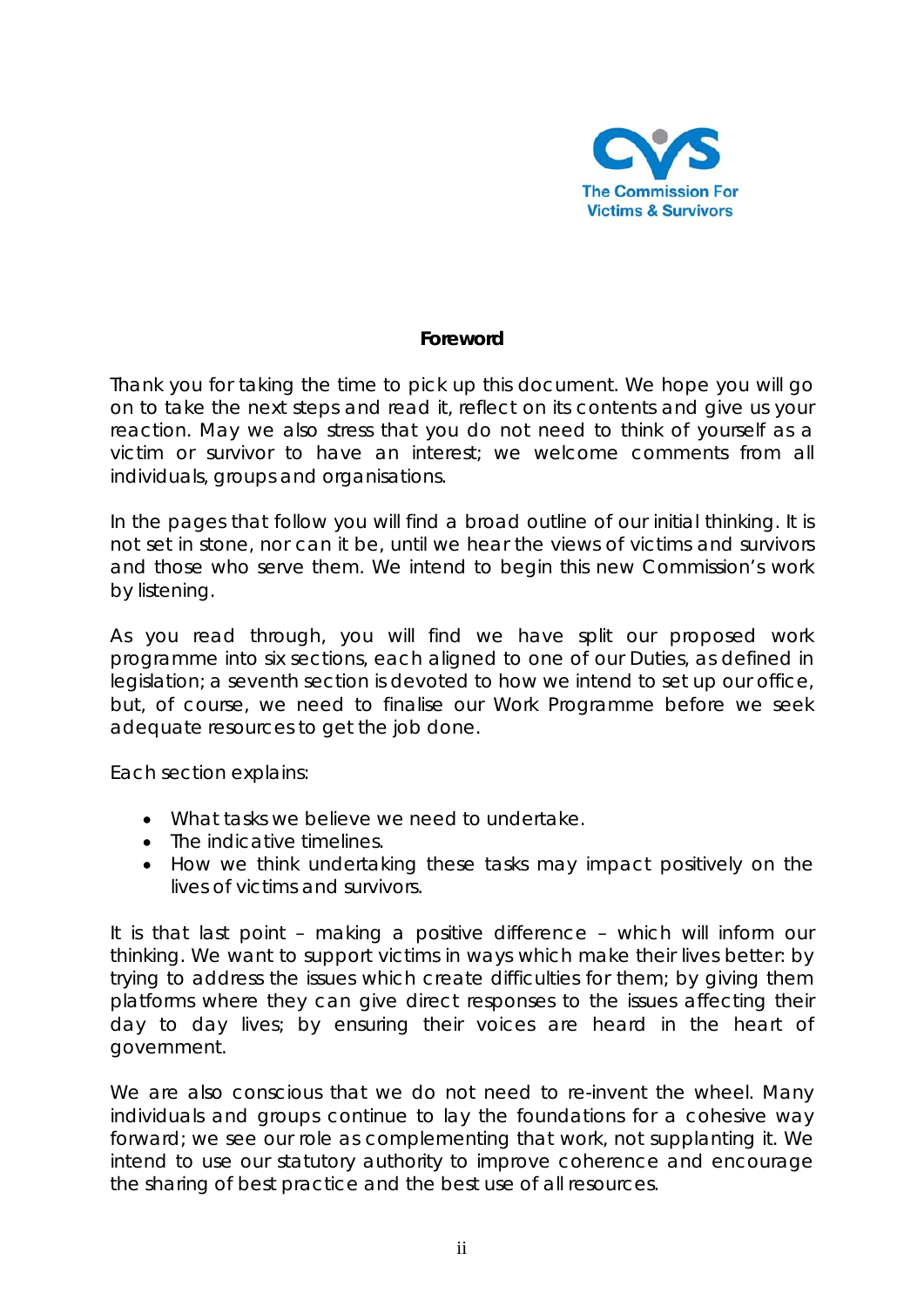Some people think we hold the purse strings to a large sum of money. While it is true the Office of the First Minister and Deputy First Minister has ring-fenced £36 million over the next three years for victims and survivors, this is not ours to disburse; our role will be to take a view on how that funding should be allocated to best effect.

Time is pressing; we want and need to move forward, and present our programme of work to the First Minister and deputy First Minister as soon as possible. We already know victims and survivors want action. So, please give us your reaction as soon as you can. **Our deadline is 30 June and our contact details are on the back of this document.** Again, we stress this work programme will develop as the victims and survivors' environment changes, not least with the publication and implementation of the OFMDFM strategy which is due for publication presently.

Finally, as we publish this, our first document, we look forward to the day when we publish our last – a day when we will all have moved on to the point where there is no longer the need for a Commission for Victims and Survivors.

Artifit, Bendan Mcalliste Bertra n°Dongall fike Serun.

**Patricia MacBride, Brendan McAllister, Bertha McDougall, Mike Nesbitt Commissioners** 

\_\_\_\_\_\_\_\_\_\_\_\_\_\_\_\_\_\_\_\_\_\_\_\_\_\_\_\_\_\_\_\_\_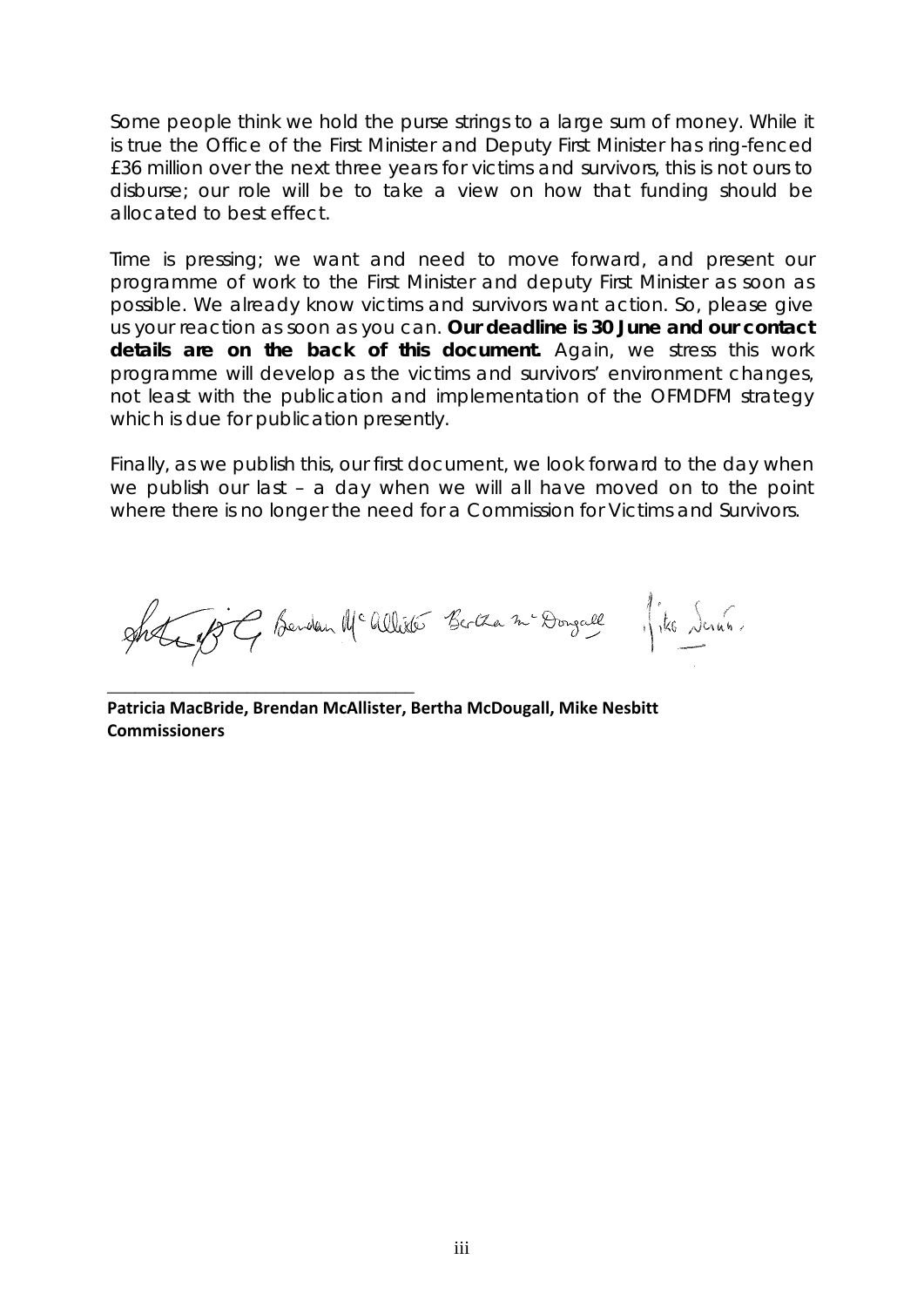#### **Introduction**

The announcement of four Commissioners for victims and survivors was made by the First Minister and the deputy First Minister on 28th January 2008, with enacting legislation passed by the Northern Ireland Assembly on 27th May 2008. We are Patricia MacBride, Brendan McAllister, Bertha McDougall and Michael Nesbitt; collectively, the Commission for Victims and Survivors.

This document, which we describe as our Initial Work Programme, sets out our current views on how we will pursue our roles and responsibilities in the Commission's current financial year until March 2009. During that period, we intend to listen to victims and survivors and other key stakeholders about the challenges to be faced and the issues to be addressed. This understanding will, in turn, inform the development of a more strategic approach to our functions which we will express in the form of a Corporate Plan to cover the period April 2009 – March 2012. A Work Programme will also be published for each year.

In effect, therefore, this document represents the Commission's first Work Programme, which, following consultation, we will submit for approval to the First Minister and deputy First Minister.

#### **Our Approach**

We intend to take a three-step approach to the development of our Work Programme: to listen to victims and survivors, to review their needs and aspirations and how they are being met, and to promote their interests. In the first instance it is our responsibility and desire to listen to:

- o those most directly impacted by the conflict;
- o the relevant services and authorities.

Our initial thoughts in this Draft Work Programme are presented as the commencement of that listening process.

The Commission for Victims and Survivors has six areas of statutory responsibility where it must act, as listed under "Our Duties". These are the areas that we intend to focus on below in the short-term of this Initial Work Programme, encompassing, where appropriate, other activities. Under each area, we have listed specific tasks we would propose to undertake during the period of the Initial Work Programme and, where appropriate, beyond. These are areas in which we would like to focus initial discussions.

We have additionally listed some items for action under the heading of "Developing the Office of the Commission" which are necessary to complete in order for us to function properly.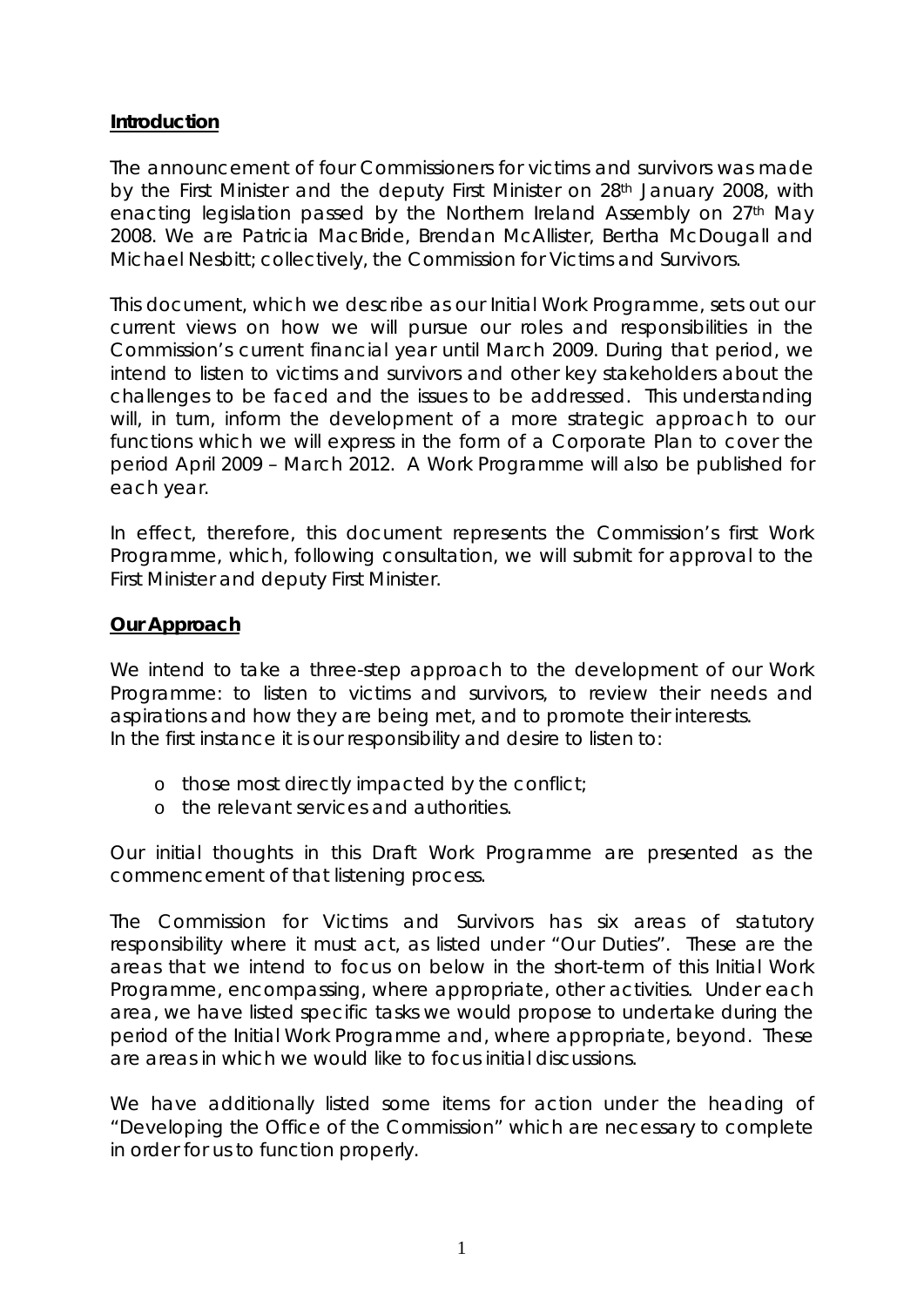## **Our Duties**

The Victims and Survivors (Northern Ireland) Order 2006, together with the Commission for Victims and Survivors Act (Northern Ireland) 2008, defines the principal aim of the Commission as to "promote the interests of victims and survivors". The legislation states that the Commission shall:

- 1. Promote an awareness of matters relating to the interests of victims and survivors and of the need to safeguard those interests.
- 2. Keep under review the adequacy and effectiveness of law and practice affecting the interests of victims and survivors.
- 3. Keep under review the adequacy and effectiveness of services provided for victims and survivors by bodies or persons.
- 4. Advise the Secretary of State, the Executive Committee of the Assembly and any body or person providing services for victims and survivors on matters concerning the interests of victims and survivors:
	- o as soon as reasonably practicable after receipt of a request for advice; and
	- o on such other occasions as the Commission thinks appropriate.
- 5. Take reasonable steps to ensure that the views of victims and survivors are sought concerning the exercise by the Commission of its functions.
- 6. Make arrangements for a forum for consultation and discussion with victims and survivors.

### **Other Activities**

In pursuing these duties, the legislation also provides that we may:

- Undertake, commission or provide financial or other assistance for research or educational activities concerning the interests of victims and survivors and the exercise of its functions.
- After consultation with such bodies or persons as it thinks fit, issue guidance on best practice in relation to any matter concerning the interests of victims and survivors.
- Compile information concerning the interests of victims and survivors.
- Provide advice or information on any matter concerning the interests of victims and survivors.
- Publish any matter concerning the interests of victims and survivors, including:
	- a) the outcome of any research or activities mentioned above.
	- b) any advice provided by the Commission.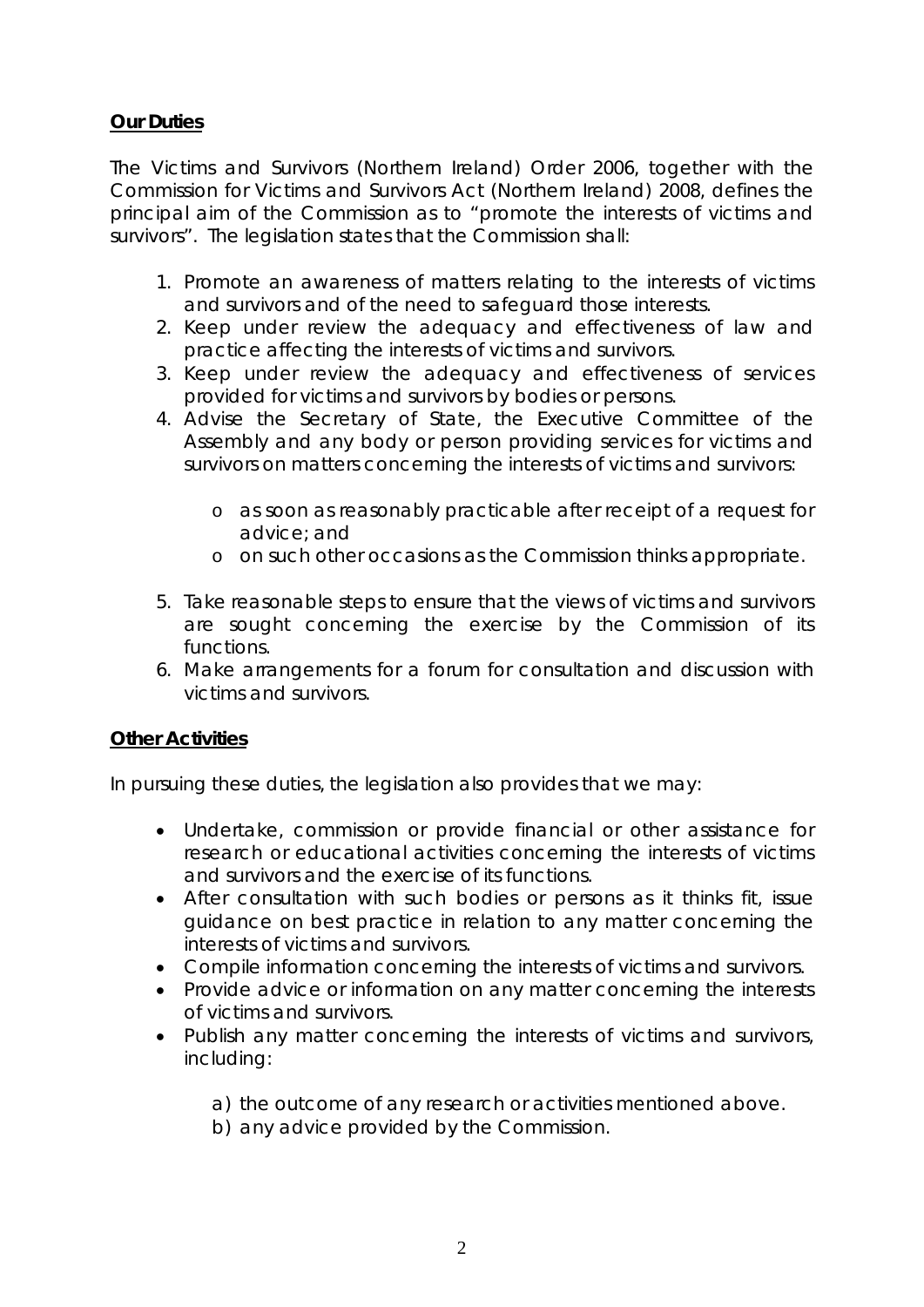In addition to the above, we are obliged to prepare a work programme, which must include:

- a) An estimate of expenditure and receipts in respect of each activity outlined in the programme;
- b) Such other matters as the First Minister and the deputy First Minister may direct.

We must consult on the work programme before submitting it to the First Minister and the deputy First Minister. The first Annual Report will be published as soon as practicable after the end of the financial year 2008/2009.

#### **Definition of Victim and Survivor**

The legislation defines victims and survivors as follows:

- a) someone who is, or has been physically or psychologically injured as a result of or in consequence of a conflict-related incident;
- b) someone who provides a substantial amount of care on a regular basis for an individual mentioned in (a), or
- c) someone who has been bereaved as a result of or in consequence of a conflict-related incident.

An individual may be psychologically injured as a result of or in consequence of:

- a) witnessing a conflict-related incident or the consequences of such an incident; or
- b) providing medical or other emergency assistance to an individual in connection with a conflict-related incident.

The Order defines "conflict-related incident" as an incident "appearing to the Commission to be a violent incident occurring in or after 1966 in connection with the affairs of Northern Ireland."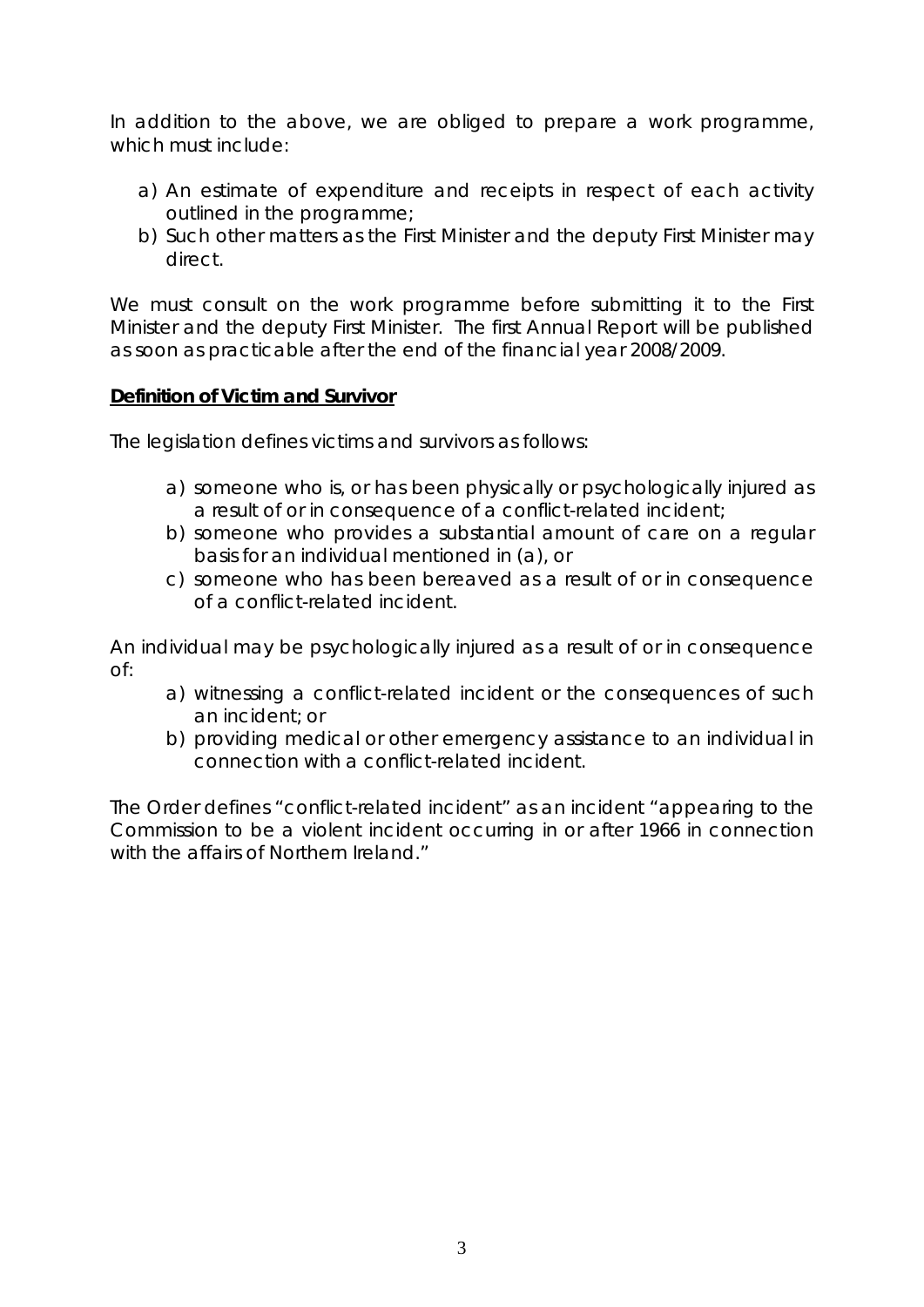## *Promote Awareness*

| Task                                                                                                                                                                                                                                                                                                                                                                                                                                      | <b>Timeline</b>                                    | Impact                                                                                                                                                                                                                                                                                                                                          |
|-------------------------------------------------------------------------------------------------------------------------------------------------------------------------------------------------------------------------------------------------------------------------------------------------------------------------------------------------------------------------------------------------------------------------------------------|----------------------------------------------------|-------------------------------------------------------------------------------------------------------------------------------------------------------------------------------------------------------------------------------------------------------------------------------------------------------------------------------------------------|
| 1.1 We will explore the<br>value of developing<br>a<br>Commission<br>website<br>in<br>three distinct phases:<br>(i)<br><b>Basic</b><br>information<br>(ii)<br>A one-stop shop<br>with information<br>on all existing<br>groups and<br>support services<br>(iii)<br>A Living History<br>space where<br>victims and<br>survivors can be<br>heard and<br>acknowledged<br>in association<br>with other<br>existing and<br>planned<br>websites | July 2008 -<br>Feb 2009<br>Commences<br>March 2009 | a) Victims and survivors will be<br>afforded unprecedented ease<br>of access to information<br>b) Victim and survivor groups will<br>be able to study and share best<br>practice<br>c) Victims and survivors<br>will be<br>acknowledged<br>in a<br>central,<br>neutral space<br>d) A central information source for<br>all                      |
| will<br>1.2<br>We<br>take<br>a<br>proactive approach<br>to<br>media relations to raise<br>issues relating to victims<br>and survivors<br>1.3 We will seek to<br>engage the business<br>community for the                                                                                                                                                                                                                                  | On-going<br>Commences<br>Sept 2008                 | a) Victims and survivors will have a<br>stronger voice<br>b) Development of greater public<br>awareness of issues relating to<br>victims and survivors<br>business<br><b>of</b><br>a) The<br>creation<br>opportunities<br>individual<br>for<br>victims and survivors                                                                            |
| benefit of individual<br>victims and survivors and<br>their groups by providing<br>practical support,<br>services and<br>encouraging business<br>initiatives for mutual<br>advantage                                                                                                                                                                                                                                                      |                                                    | b) The creation of a source of<br>financial,<br>management<br>and<br>development services, helping<br>promote<br>best practice<br>by<br>victims and survivors groups<br>provision<br>$\circ$ f<br>mentoring<br>c) The<br>assistance and strategic vision<br>to maximise the value of the<br>social economy, thus minimising<br>grant dependency |

**1. Promote an awareness of matters relating to the interests of victims and survivors and of the need to safeguard those interests.**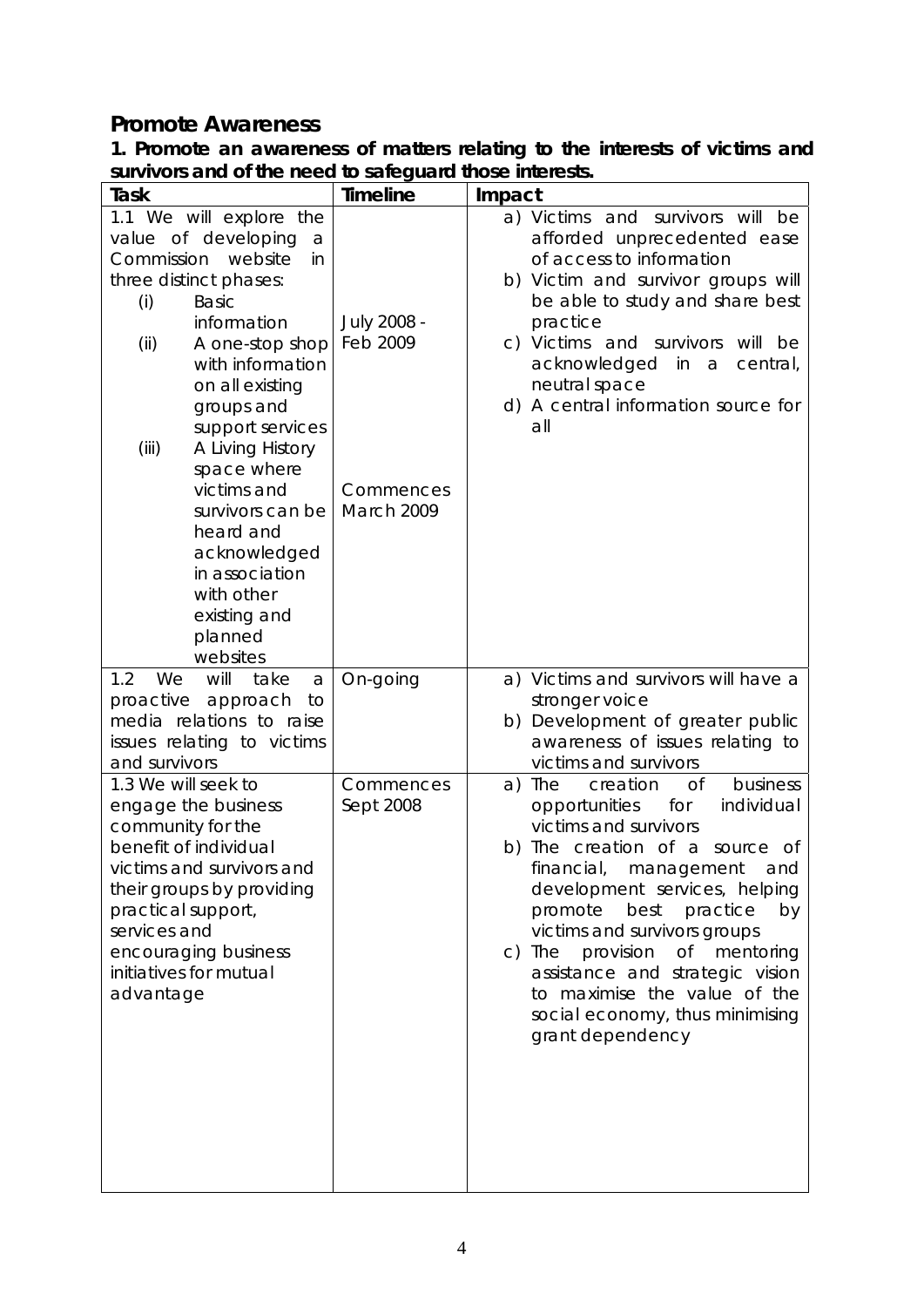| 1.4 We will meet with<br>Ministers, Assembly<br>members, Secretary of<br>State, Government<br>Departments<br>and<br>Agencies regarding<br>victims and survivors<br><i>issues</i>              | Ongoing  | a) Victims and survivors issues<br>are taken to the heart of<br>government<br>b) Develop a mutually raised<br>awareness of issues relating<br>to victims and survivors |
|-----------------------------------------------------------------------------------------------------------------------------------------------------------------------------------------------|----------|------------------------------------------------------------------------------------------------------------------------------------------------------------------------|
| 1.5 We will meet with<br>individuals, Ministers,<br>Public Representatives,<br>Government<br>Departments<br>and<br>agencies regarding<br>victims and survivors<br>outside Northern<br>Ireland | On-going | Ensure victims and survivors of<br>conflict living outside<br>the<br>Northern Ireland have<br>their<br>voice heard                                                     |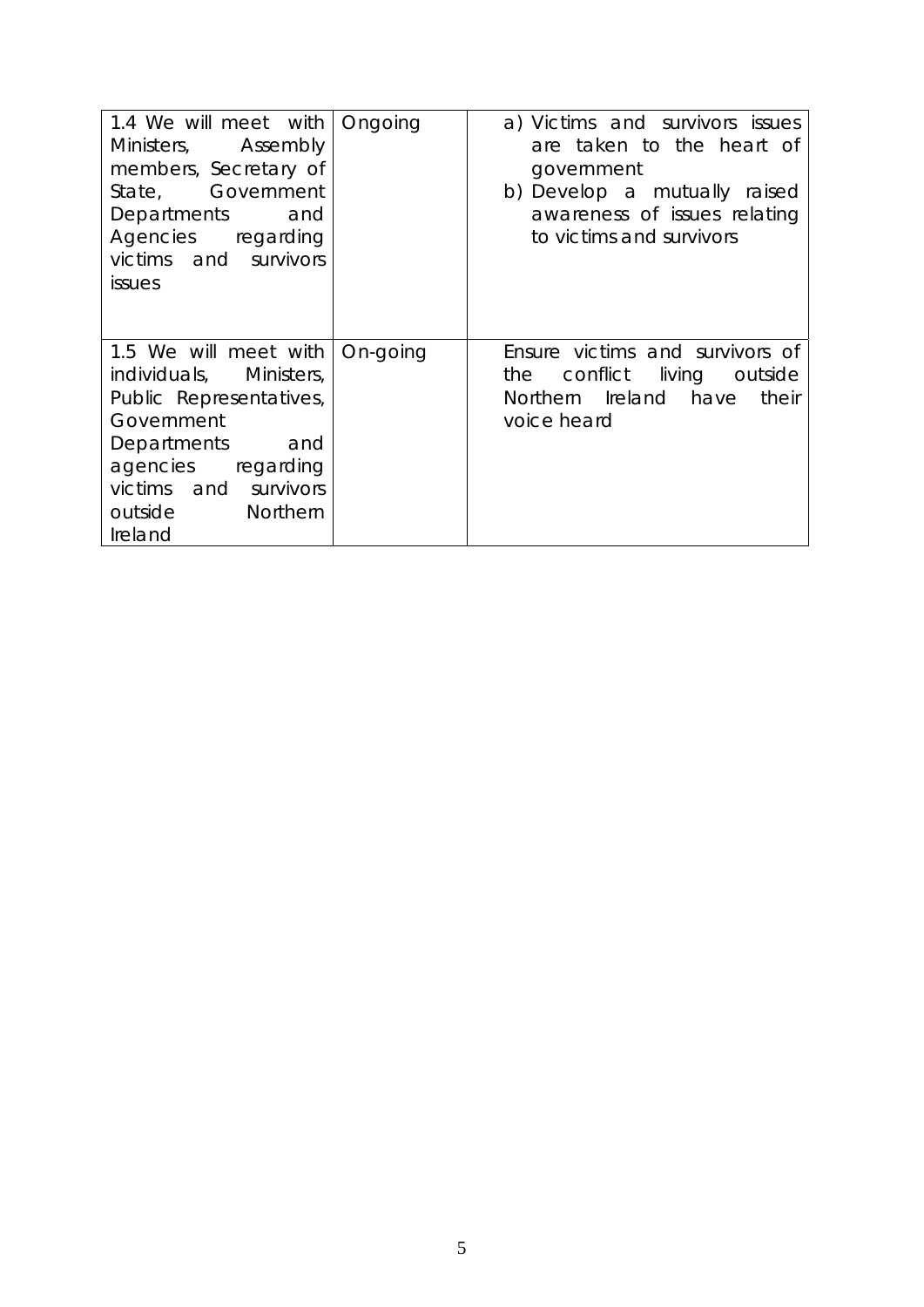# *Review Law and Practice*

| Task                          | <b>Timeline</b> | Impact                                             |
|-------------------------------|-----------------|----------------------------------------------------|
| 2.1<br>We<br>will<br>identify | Sept            | a) The Commission develops<br>a                    |
| legislation which has a       | November        | deeper understanding<br><b>of</b>                  |
| particular relevance to       | 2008            | legislative provision                              |
| victims and survivors         |                 |                                                    |
| 2.2 We will establish         | October 2008    | a) Victims and survivors have an                   |
| the main provisions of        | - March 2009    | opportunity to express how law                     |
| relevant legislation          |                 | and practice impacts on their                      |
| and determine,                |                 | lives                                              |
| through consultation          |                 | b) Develop an understanding of                     |
| with victims and              |                 | the scope of existing provision                    |
| survivors and relevant        |                 | c) Develop an understanding of                     |
| authorities, the              |                 | weaknesses in<br>existing<br>the                   |
| limitations and               |                 | provision                                          |
| weaknesses in current         |                 | d) Propose<br>improvement<br>in                    |
| provisions with a view        |                 | provision<br>legislative<br>where                  |
| to proposing change           |                 | necessary                                          |
| where appropriate             |                 |                                                    |
| 2.3 We will carry out an      | August 2008 -   | a) Victims and survivors have an                   |
| audit<br><b>of</b><br>ongoing | March 2009      | inform<br>opportunity to<br>our                    |
| justice issues relevant       |                 | thinking                                           |
| to victims and survivors      |                 | b) Development<br>Οf<br>an                         |
| consulting<br>with<br>by      |                 | understanding of the<br>issues                     |
| individuals,<br>agencies      |                 | relating to civil actions, and to                  |
| and groups involved           |                 | the "Disappeared," Historical                      |
| in these processes            |                 | Enquiries<br>Team,<br>inquests,                    |
|                               |                 | miscarriages<br>Inquiries,<br>Οf                   |
|                               |                 | justice, ongoing violence, the                     |
|                               |                 | Police Ombudsman and other                         |
|                               |                 | significant matters                                |
|                               |                 | informed analysis<br>c) An<br>is                   |
|                               |                 | developed of areas where                           |
|                               |                 | legal provision and/or support                     |
|                               |                 | are lacking with a view to                         |
|                               |                 | recommending change where                          |
| 2.4 We will produce           | March 2009      | necessary<br>Victims and survivors and the         |
| information<br>materials      |                 | better informed                                    |
| about the above (2.3)         |                 | public<br>are<br>about                             |
|                               |                 | the<br>scope<br>and<br>limitations of each process |
| 2.5 We will develop           | Sept 2008       | development<br>a) The<br>0f<br>an                  |
| proposals for dealing         | March 2009      | understanding of the needs                         |
| the<br>with<br>past,<br>with  |                 | aspirations<br>within<br>the<br>and                |
| reference to the work         |                 | community in respect<br>Οf                         |

**2. Keep under review the adequacy and effectiveness of law and practice affecting the interests of victims and survivors.**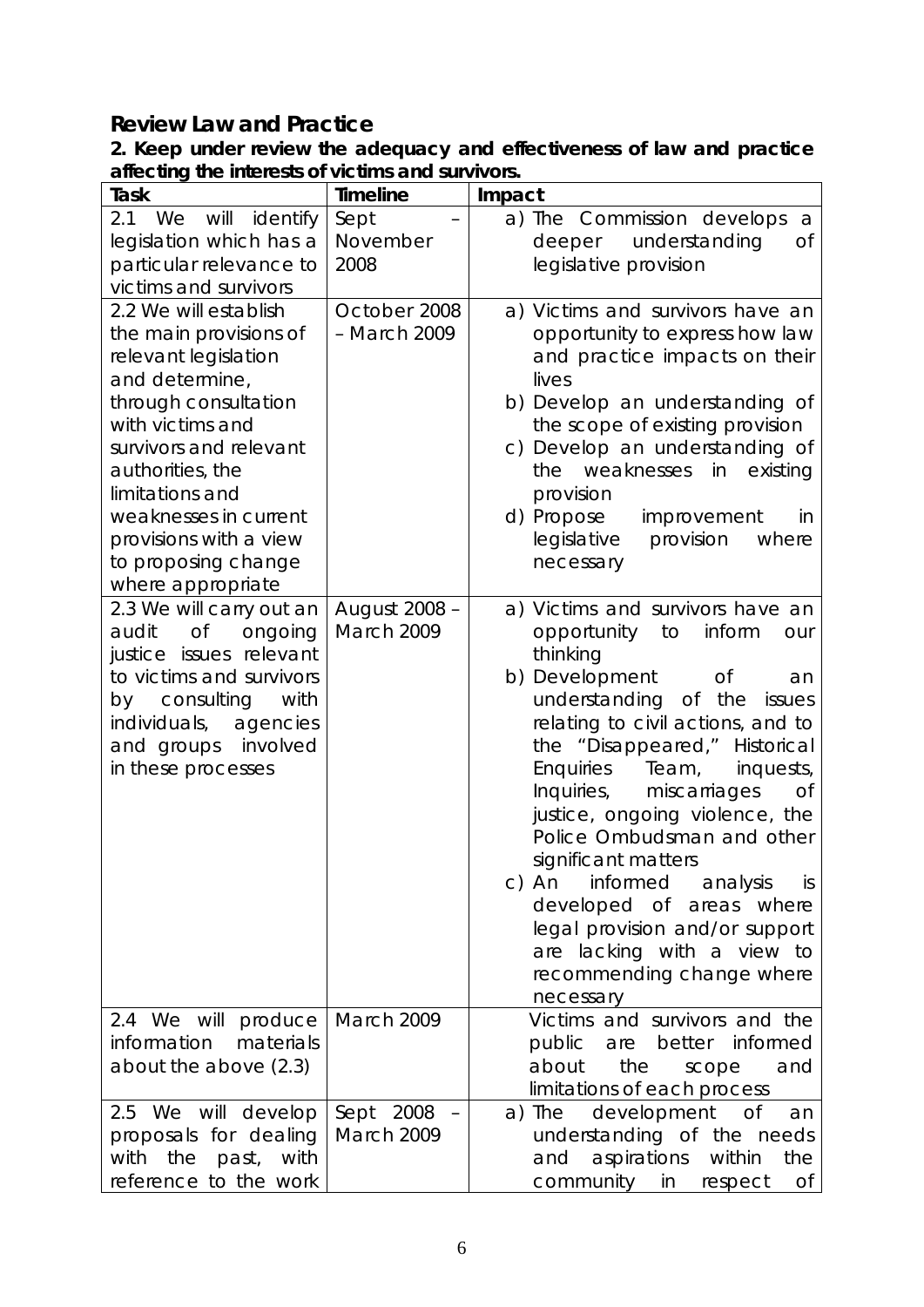| Consultative<br>the<br>Оf<br>Group on the Past and<br>consultation<br>with<br>in<br>survivors<br>victims<br>and<br>other<br>relevant<br>and<br>bodies.                                                                                                                 |                           | dealing with the past<br>b) Enabling the Commission to<br>Ministers, Assembly<br>advise<br>members and the Secretary of<br>matters<br>State<br><b>of</b><br>on<br>to victims<br>importance<br>and |
|------------------------------------------------------------------------------------------------------------------------------------------------------------------------------------------------------------------------------------------------------------------------|---------------------------|---------------------------------------------------------------------------------------------------------------------------------------------------------------------------------------------------|
|                                                                                                                                                                                                                                                                        |                           | survivors in terms of dealing<br>with the past                                                                                                                                                    |
| 2.6 We will commission<br>to<br>identify<br>research<br>benefits<br>the<br>how<br>system<br>impacts<br>on<br>victims and survivors,<br>with<br>view<br>to<br>a<br>(i)<br>identifying<br>how<br>effective the system is<br>(iii)<br>proposing<br>and<br>positive change | March<br>By<br>2009       | a) Victims and survivors opinions<br>carried<br>to<br>the<br>policy<br>are<br>makers<br>b) Victims and survivors have an<br>opportunity to suggest a better<br>way forward                        |
| 2.7 We will advise, in<br>collaboration with our<br>stakeholders,<br>future<br>consultations on new<br>legislation                                                                                                                                                     | By<br>March<br>2009       | Ensuring victims and survivors are<br>recognised and acknowledged                                                                                                                                 |
| 2.8 We will examine<br>links and cross-cutting<br>themes that<br>complement the work<br>of other public bodies<br>such as the Human<br>Rights Commission, the<br>Commissioner for<br>Children and Young<br>People and the<br><b>Equality Commission</b>                | Commencing<br>Autumn 2008 | <b>of</b><br>Promotion<br>joined<br>a<br>up<br>Of<br>approach,<br>sharing<br>services,<br>minimising duplication maximising<br>Value For Money and setting new<br>standards in best practice      |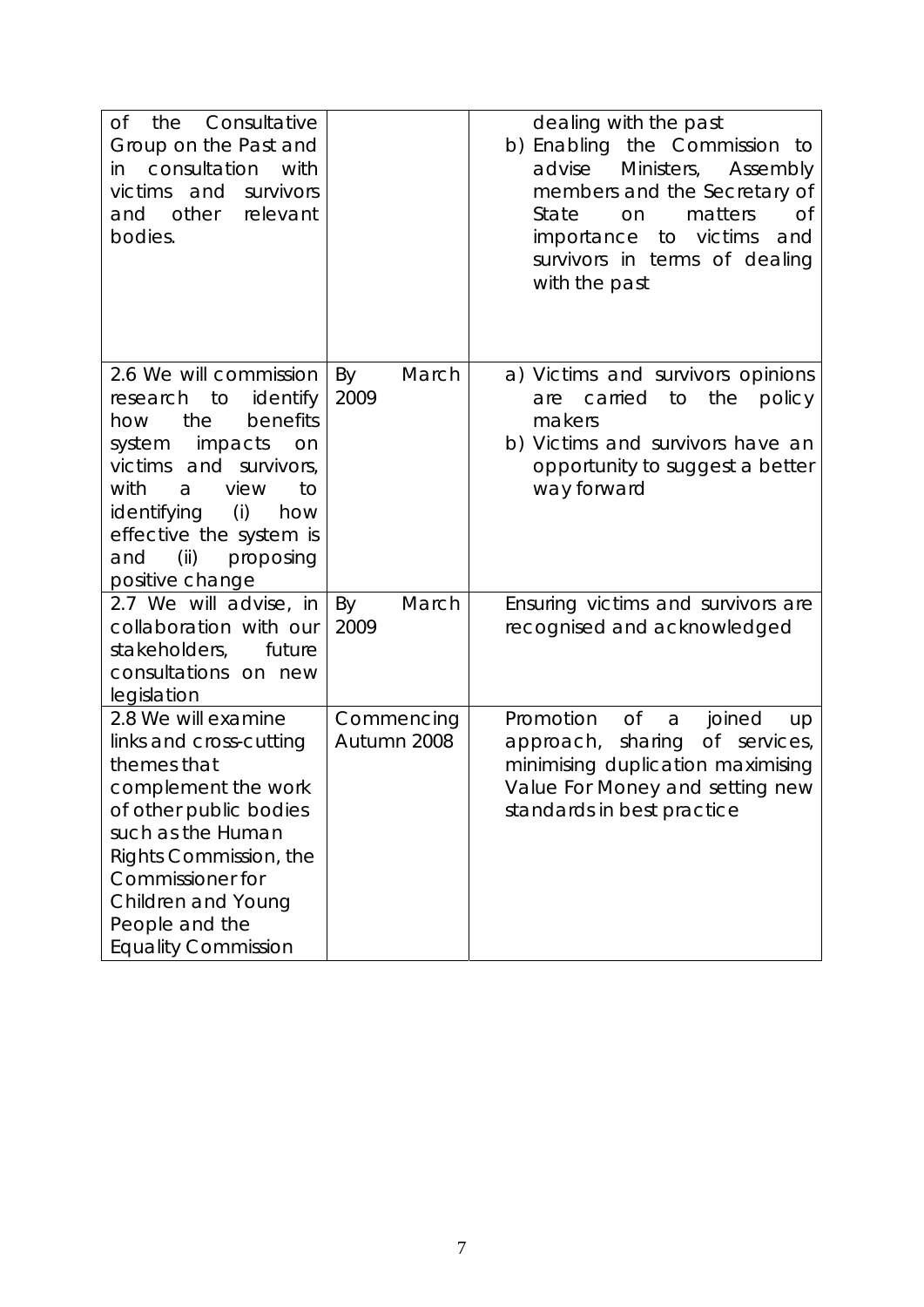# *Review Services*

## **3. Keep under review the adequacy and effectiveness of services provided for victims and survivors by bodies or persons.**

| <b>Task</b>                                                                                                                                                                                                                                                                                                                                                                                                                                                                                                                                                                                         | <b>Timeline</b>                                                | Impact                                                                                                                                                                                                                                                                                                                                                                                                                                                                                |
|-----------------------------------------------------------------------------------------------------------------------------------------------------------------------------------------------------------------------------------------------------------------------------------------------------------------------------------------------------------------------------------------------------------------------------------------------------------------------------------------------------------------------------------------------------------------------------------------------------|----------------------------------------------------------------|---------------------------------------------------------------------------------------------------------------------------------------------------------------------------------------------------------------------------------------------------------------------------------------------------------------------------------------------------------------------------------------------------------------------------------------------------------------------------------------|
| 3.1<br>We<br>will<br>consult<br>funders,<br>and<br>groups<br>individuals regarding<br>(i) funding arrangements<br>for groups working with<br>victims and survivors<br>(ii) support provided for<br>individuals<br>(iii) EU Peace III funding                                                                                                                                                                                                                                                                                                                                                        | Sept<br>Dec 2008<br>By<br>the<br>end<br>Dec<br>2008<br>Ongoing | a) Give a voice to victims and<br>survivors about funding<br>b) Advise funders on funding issues<br>c) Advise funders on their proposed<br>funding regimes                                                                                                                                                                                                                                                                                                                            |
| 3.2 We will commence a<br>Оf<br>programme<br>consultation<br>with<br>the<br>education<br>sector,<br>the<br>Commissioner<br>for<br>Children<br>and<br>Young<br>(NICCY)<br>People<br>and<br>others with a view<br>to<br>developing<br>ideas<br>in<br>three areas<br>(i)<br>ways to re-engage<br>victims<br>and<br>survivors with the<br>education system<br>tackling inter and<br>(i)<br>trans-generational<br>issues<br>(iii)<br>the study of the<br>conflict<br>the<br>in<br>curriculum with an<br>emphasis on the<br>human impact, for<br>in<br>schools,<br>use<br>colleges<br>and<br>universities | Commen<br>ce Nov<br>2008                                       | a) Victims<br>and<br>survivors<br>experiences are recognised and<br>valued<br>b) Agree on how to develop ways<br>to maximise the opportunities for<br>self-development<br>and<br>self-<br>esteem from education<br>how<br>c) Agree<br>on<br>to<br>devise<br>programmes to address<br>inter<br>and transgenerational problems<br>d) Agree on the process which will<br>identify how to ensure future<br>generations<br>understand<br>and<br>acknowledge the conflict and<br>its legacy |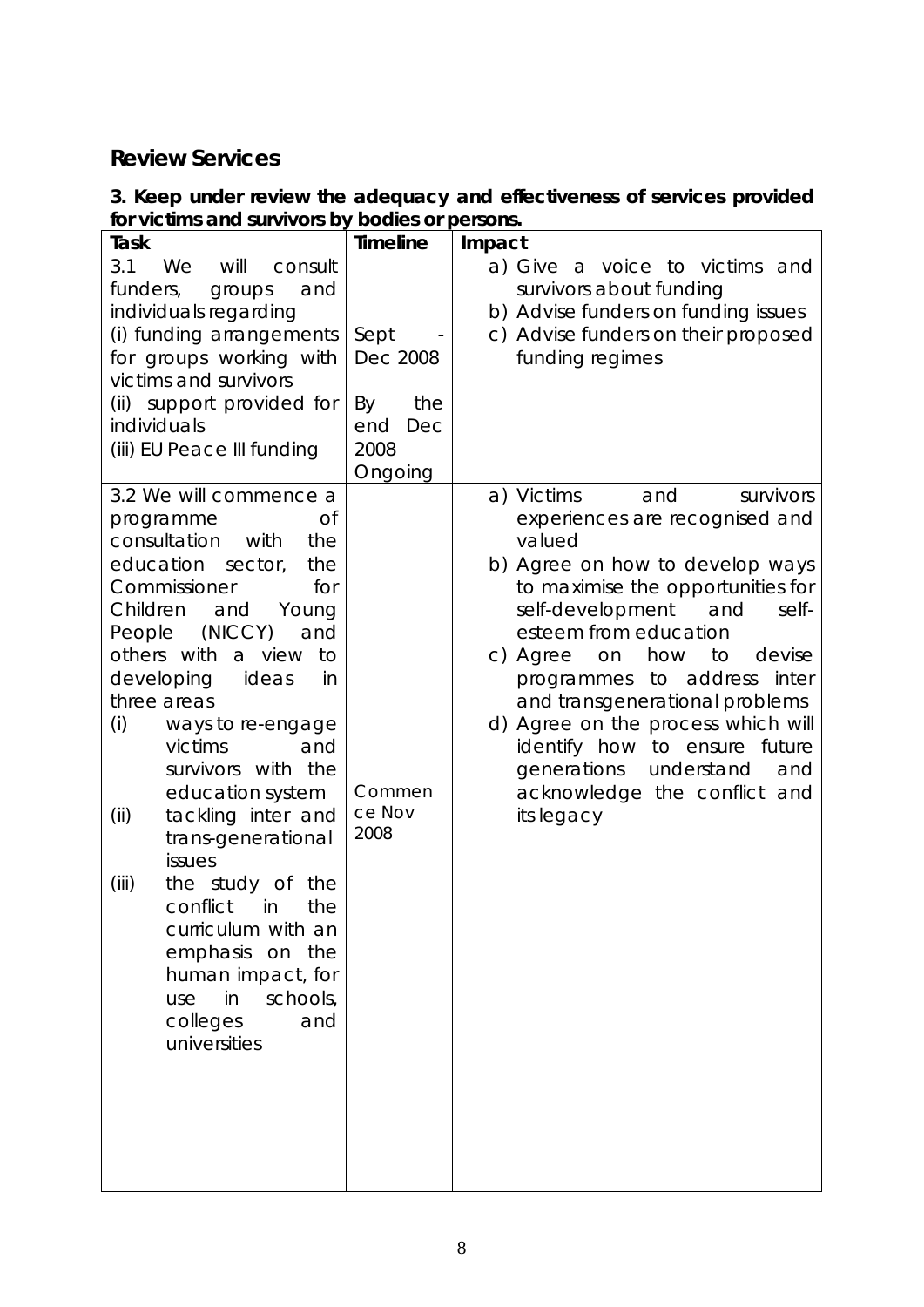| 3.3 In preparation for<br>carrying out a<br>comprehensive Needs<br>Assessment, the<br>Commission will review<br>current Needs<br>Assessment studies from<br>victim/survivor and                                       | $July - Oct$<br>2008                   | a) Recognises the value of work<br>already undertaken<br>b) Ensures accumulated<br>experience and knowledge is<br>carried forward<br>c) A first step in achieving a<br>comprehensive needs<br>assessment |
|-----------------------------------------------------------------------------------------------------------------------------------------------------------------------------------------------------------------------|----------------------------------------|----------------------------------------------------------------------------------------------------------------------------------------------------------------------------------------------------------|
| community groups,<br>Statutory Bodies, Trauma<br>Advisory Panels,<br>OFMDFM, Community<br><b>Relations Council, Border</b><br>Action and other<br>relevant Bodies.                                                    |                                        | d) The Commission is active in<br>collating and centralising<br>information and not consulting<br>further where work is already<br>done<br>e) It provides a base line<br>assessment of needs             |
| 3.4 We will carry out an<br>Assessment<br>Initial<br><b>of</b><br>Primary and Secondary<br>Health and Social Care<br>provision including<br>the<br>implications<br><b>of</b><br>the<br><b>Bamford Review</b>          | Sept<br>Dec 2008                       | a) Victims and survivors<br>identify<br>their concerns<br>b) The Commission is informed of<br>issues affecting<br>strategic<br>the<br>health needs of victims<br>and<br>survivors                        |
| 3.5 We will examine how<br>expertise<br>the<br>and<br>knowledge<br>within<br>the<br>Trauma Advisory Panels<br>utilised following<br>on<br>İS.<br>from the implementation<br>of the Review of Public<br>Administration | Sept 2008<br>March<br>$\equiv$<br>2009 | Ensure that the competence and<br>skills of the sector are retained                                                                                                                                      |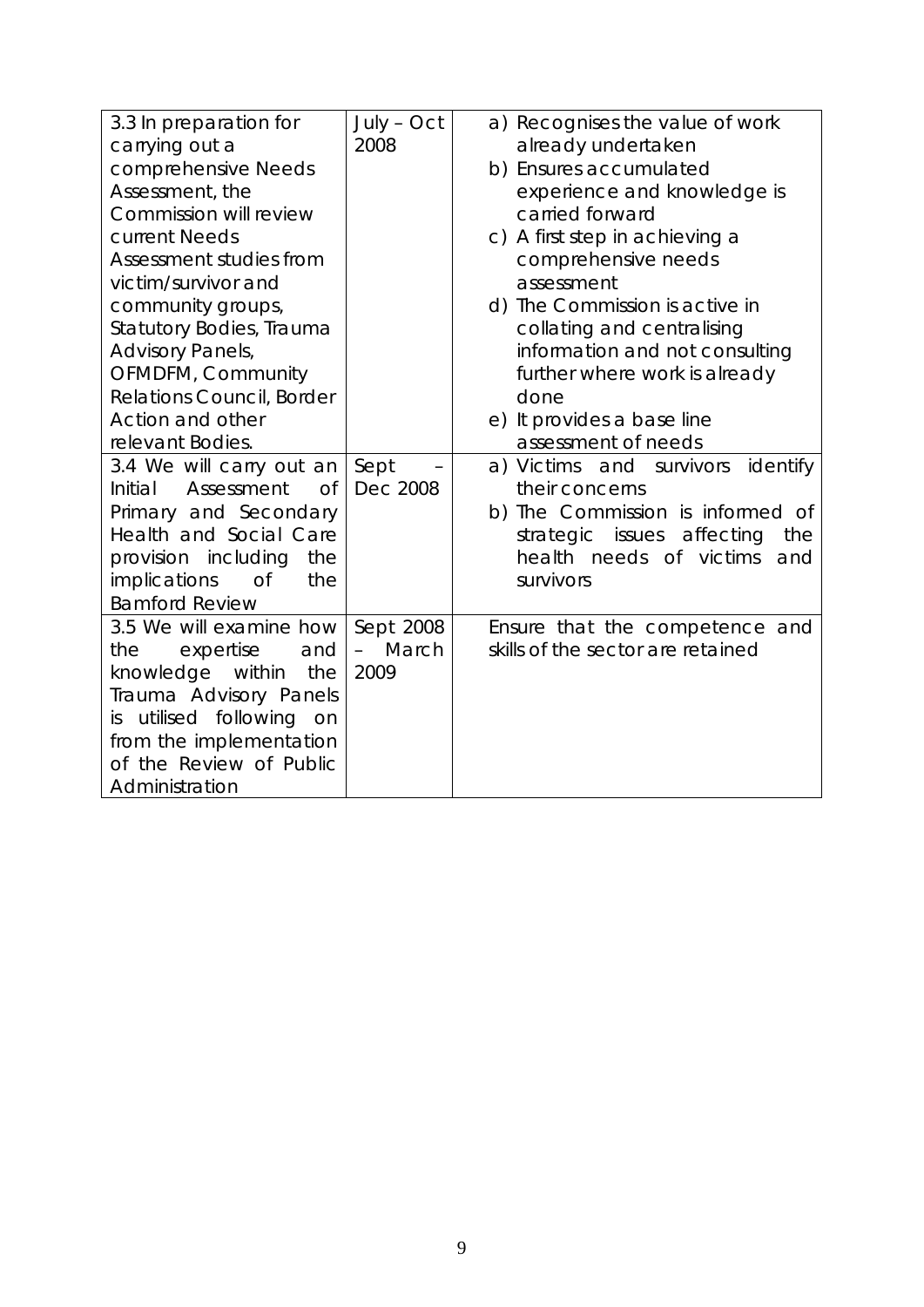# *Advise*

**4. Advise the Secretary of State, the Executive Committee of the Assembly and any body or person providing services for victims and survivors on matters concerning the interests of victims and survivors:** 

- **As soon as reasonably practicable after receipt of a request for advice; and**
- **On such other occasions as the Commission thinks appropriate.**

| Task                                                                                                                                                                                                                                                  | <b>Timeline</b>  | Impact                                                                                                                                                                                                                                                                                                                                                   |
|-------------------------------------------------------------------------------------------------------------------------------------------------------------------------------------------------------------------------------------------------------|------------------|----------------------------------------------------------------------------------------------------------------------------------------------------------------------------------------------------------------------------------------------------------------------------------------------------------------------------------------------------------|
| 4.1 We will, following<br>consultation with victims<br>and survivors, submit to<br>the First Minister and<br>deputy First Minister our<br>programme of work                                                                                           | <b>July 2008</b> | a) Listen to victims and survivors<br>b) Ensures the final draft of the<br>Work Programme is informed by<br>our consultation with victims<br>and survivors<br>c) Ensures the First Minister<br>and<br>First<br>Minister<br>deputy<br>are<br>informed of our plans<br>d) Ensure adequate resources are<br>available to implement<br>the<br>work programme |
| 4.2 We will meet with<br>Ministers,<br>Assembly<br>members, Secretary of<br>State,<br>Government<br>Departments<br>and<br>Agencies<br>regarding<br>Victims and Survivors<br><i>issues</i>                                                             | On-going         | a) Taking the views of victims and<br>survivors directly to decision<br>makers<br>b) Develop a raised awareness in<br>government of actual needs<br>and how<br>they<br>must<br>be<br>prioritised                                                                                                                                                         |
| 4.3 We will, following<br>consultation with victims<br>and survivors, submit to<br>the First Minister and<br>deputy First Minister a<br>Corporate Plan                                                                                                | Feb 2009         | a) Victims and survivors influence<br>longer term<br>strategic<br>the<br>direction of the Commission<br>b) Stakeholders have confidence<br>in our strategic direction<br>c) Government is aware of our<br>strategic plans                                                                                                                                |
| 4.4 We will ensure that<br><b>First Minister and deputy</b><br>First Minister, Secretary of<br>State, Assembly<br>Committees,<br>government<br>departments and<br>relevant bodies are kept<br>informed of issues arising<br>in the course of our work | On-going         | a) Development of<br>broader<br>understanding in government of<br>the role and responsibility of the<br>Commission<br>b) Development of better<br>CO-<br>ordination of services<br>and<br>direction<br>policy<br>across<br>government and the<br>public<br>sector                                                                                        |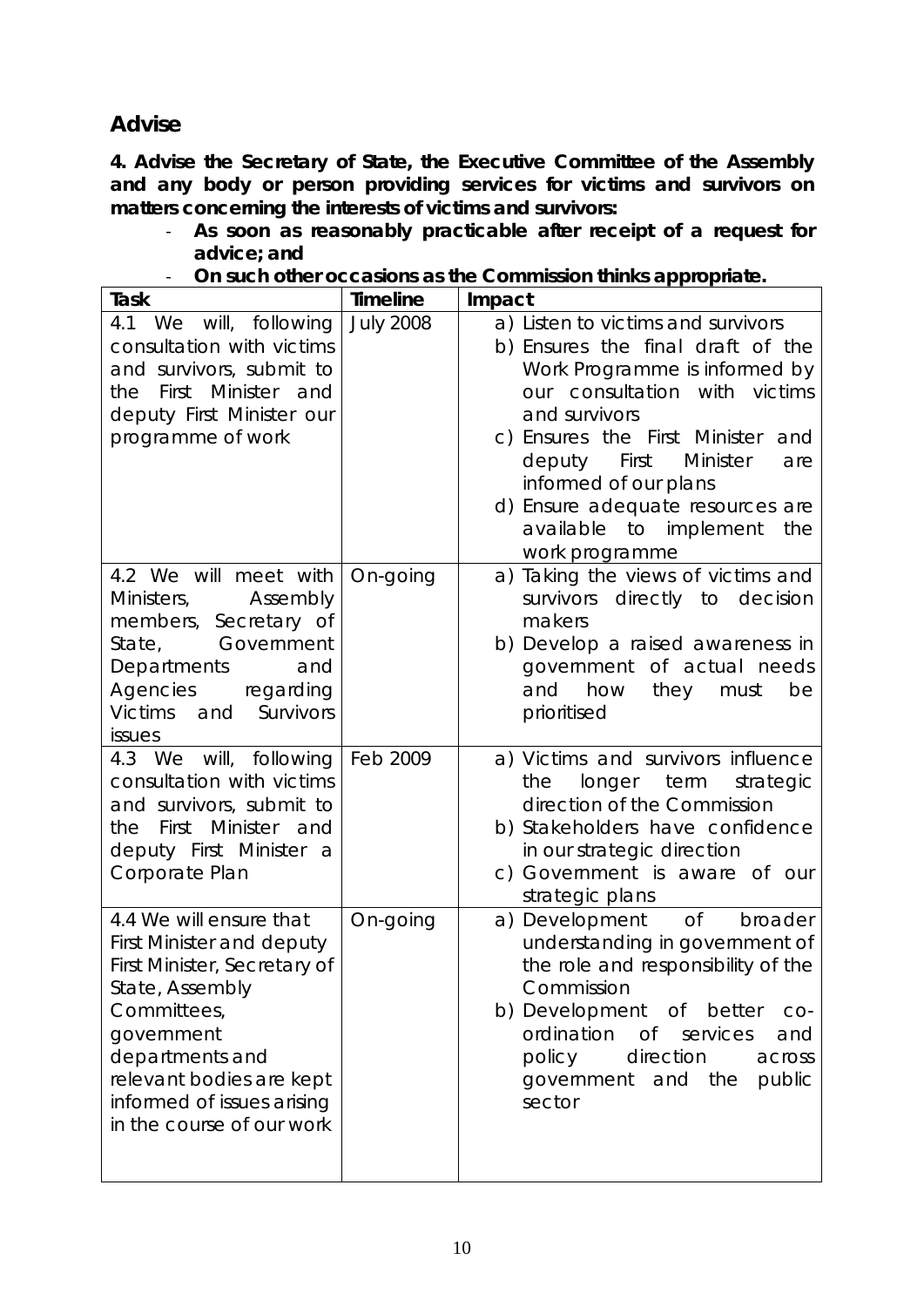| 4.5 We will set target Nov 2008 | a) The Commission provides an    |
|---------------------------------|----------------------------------|
| times, where statutory          | efficient response to enquiries  |
| times do not exist, for         | b) The Commission will endeavour |
| the provision of                | set benchmarks<br>for<br>to.     |
| responses to requests for       | communications standards         |
| information and advice,         |                                  |
| and monitor that they           |                                  |
| are adhered to, taking          |                                  |
| remedial action where           |                                  |
| necessary                       |                                  |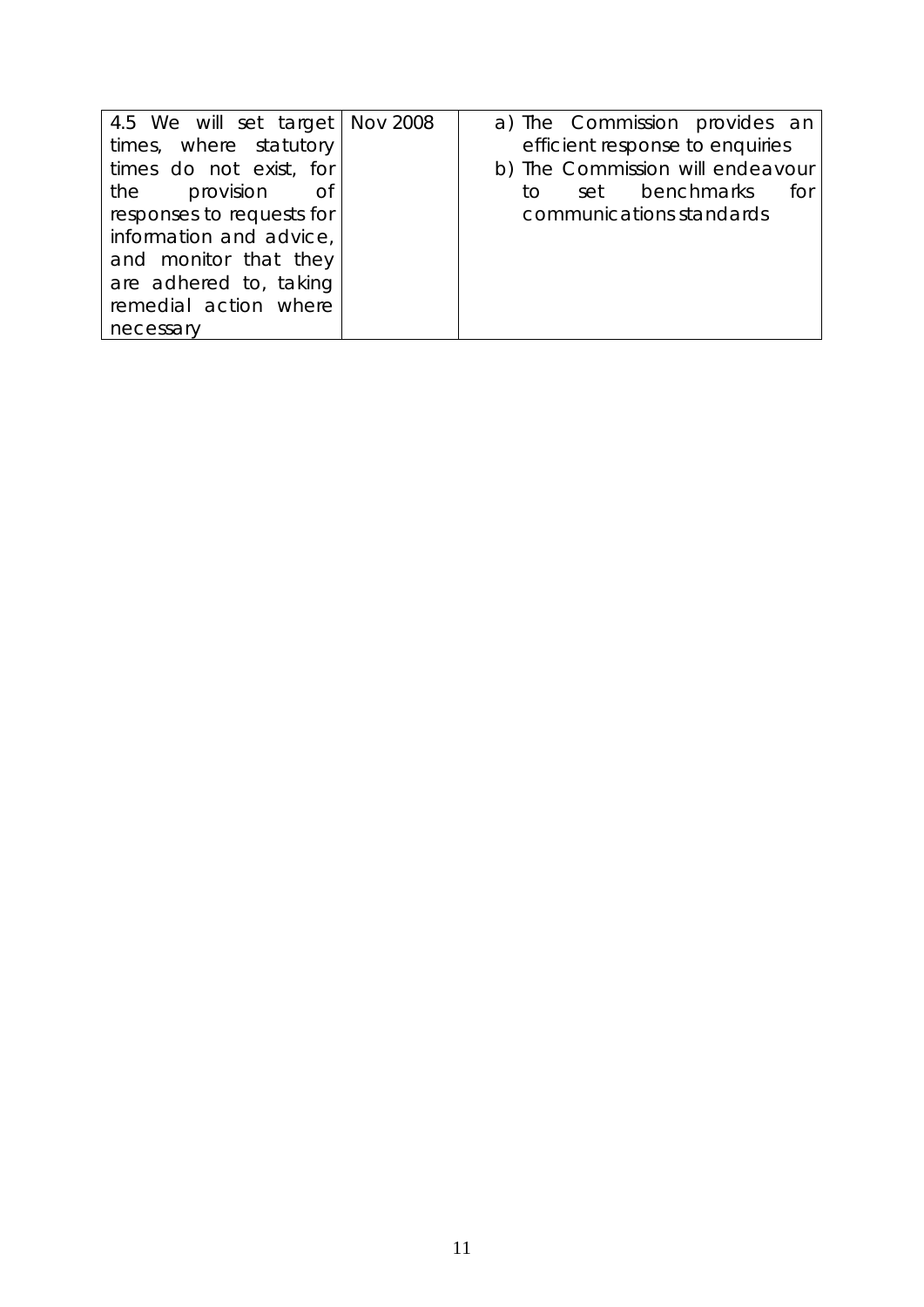# *Consulting Victims and Survivors*

**5. Take reasonable steps to ensure that the views of victims and survivors are sought concerning the exercise by the Commission of its functions.**   $\overline{\phantom{a}}$ 

| Task                                                                                                                                                                                                                             | <b>Timeline</b>   | Impact                                                                                                                                                                                                                                                                                                         |
|----------------------------------------------------------------------------------------------------------------------------------------------------------------------------------------------------------------------------------|-------------------|----------------------------------------------------------------------------------------------------------------------------------------------------------------------------------------------------------------------------------------------------------------------------------------------------------------|
| 5.1 We will hold a series<br>of public and private<br>consultations to inform<br>the development of our<br>programme of work                                                                                                     | June/July<br>2008 | Places victims and survivors and<br>providers<br>who<br>service<br>have<br>detailed knowledge of issues at the<br>heart of the process, ensuring that<br>the process and its outcomes are<br>victim centred.                                                                                                   |
| 5.2 We will commission<br>research to establish the<br>best way to reach out to<br>individual victims<br>and<br>survivors including those<br>Northern<br>not living<br>in<br>Ireland                                             | Oct 2008          | many victims<br>Ensure<br>and<br>as<br>survivors as possible are engaged<br>with the Commission in its work                                                                                                                                                                                                    |
| 5.3 We<br>will<br>take<br>a<br>proactive approach to<br>media relations to raise<br>issues relating to and<br>elicit the views of victims<br>and survivors                                                                       | On-going          | Development of greater public<br>awareness of issues relating to<br>victims and survivors                                                                                                                                                                                                                      |
| 5.4 We will develop and<br>implement a<br>public<br>information<br>campaign<br>regarding our<br>work<br>programme and ensure<br>that we reach out<br>to<br>individuals as well<br>as<br>those<br>belonging<br>to<br>groups       | On-going          | a) Places victims and survivors at<br>the heart of the process<br>b) Improves<br>visibility<br>of<br>the<br>Commission and understanding<br>of our role and responsibilities<br>c) Ensures opportunities<br>for<br>individuals to participate                                                                  |
| 5.5 We will develop our Sept<br>website, and other March<br>communication<br>channels, to provide<br>resources for individuals<br>with<br>and<br>groups,<br>information on available<br>services and<br>how<br>to<br>access them | 2008              | a) Places an additional resource in<br>the hands of individuals and<br>groups<br>b) Collates information on type<br>and spread of services available<br>c) Facilitates the sharing of best<br>practice<br>d) Gives Victims and Survivors a<br>direct<br>of providing<br>means<br>feedback and forwarding ideas |
| 5.6 We will<br>collate<br>a<br>detailed contact list of<br>groups providing services<br>to victims and survivors                                                                                                                 | On-going          | Provides a database to allow for<br>comprehensive outreach to all<br>relevant groups moving forward in<br>our work programme development                                                                                                                                                                       |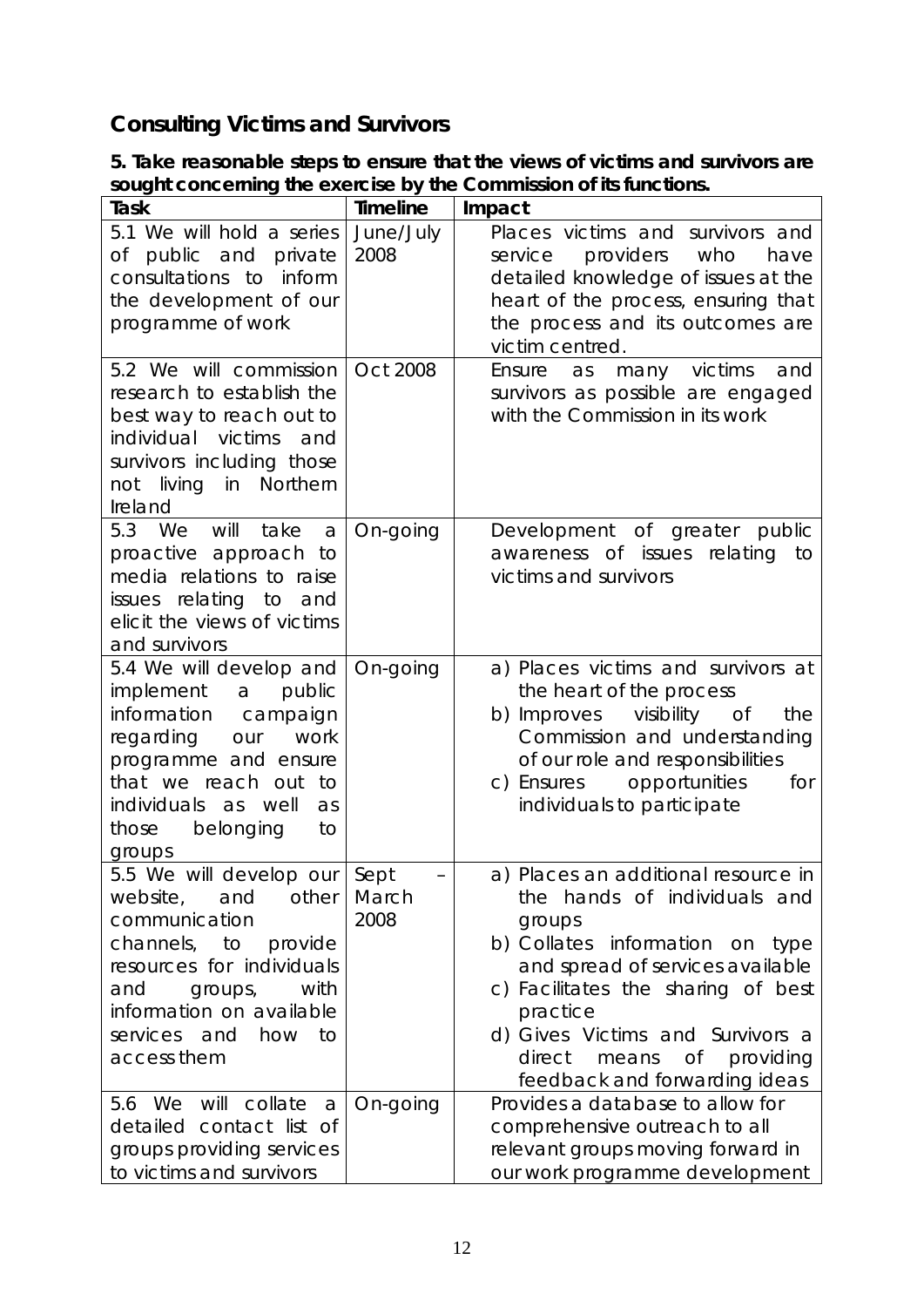| 5.7 Prior to the Oct 2008        | Places victims and survivors at the |
|----------------------------------|-------------------------------------|
| establishment of the $ -$ Jan    | core of developing our work         |
| Forum, we will use $a \mid 2009$ | programme                           |
| variety of approaches,           |                                     |
| including Focus Groups,          |                                     |
| to elicit the views and          |                                     |
| opinions of victims and          |                                     |
| survivors                        |                                     |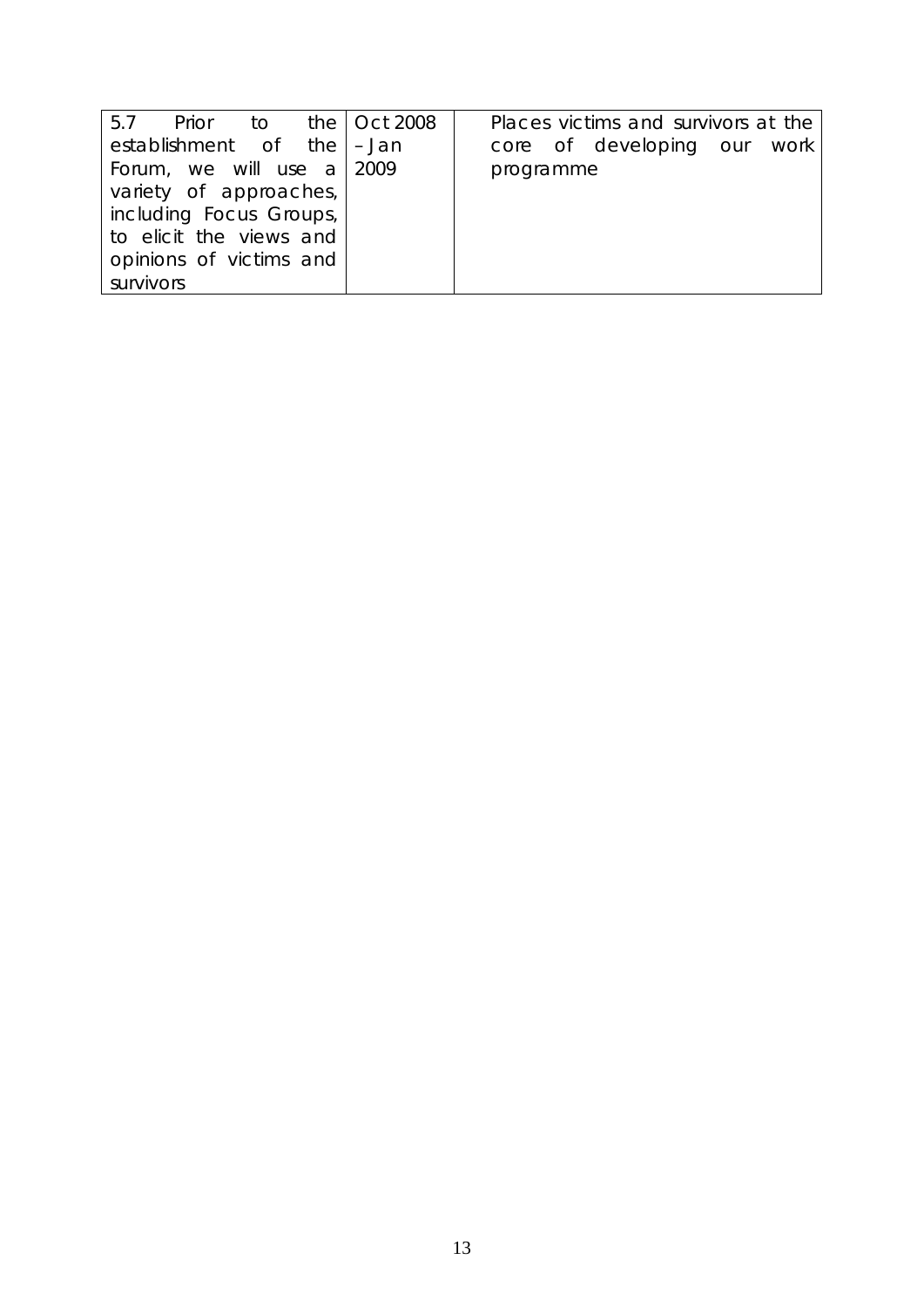# *The Forum*

### **6. Make arrangements for a forum for consultation and discussion with victims and survivors.**

*The process of establishing a Forum will be based on collaboration with stakeholders at each of the seven stages of development. We will begin*  each stage only when stakeholders are ready and progress to the next *development stage only when there is sufficient consensus to move forward. Below are listed the seven stages, together with our proposal for quality assurance.* 

| Task                                                                                                                                                                                              | <b>Timeline</b>                   | Impact                                                                                                                                                                                                                                                             |
|---------------------------------------------------------------------------------------------------------------------------------------------------------------------------------------------------|-----------------------------------|--------------------------------------------------------------------------------------------------------------------------------------------------------------------------------------------------------------------------------------------------------------------|
| 6.1 Exploration.<br>We<br>will explore<br>the<br>development of<br>the<br>Forum and how that will<br>be achieved                                                                                  | By end Oct<br>2008.               | a) Build<br>confidence<br>with<br>stakeholders<br>b) Give us insight about<br>the<br>environment<br>current<br>in<br>the<br>victims and survivors sector                                                                                                           |
| 6.2 Assessment.<br>We will assess the issues<br>from<br>arising<br>the<br>exploration that must be<br>addressed in order to<br>make the Forum work                                                | By January<br>2009                | a) Identify the key strategic issues<br>that need to be addressed<br>b) Collaboration with stakeholders<br>is initiated                                                                                                                                            |
| 6.3 Design.<br>will<br>We<br>the<br>design<br>ground rules, operating<br>procedures and<br>work<br>for<br>the<br>programme<br>Forum                                                               | Dependent<br>on progress<br>above | Collaboration with stakeholders is<br>developed                                                                                                                                                                                                                    |
| 6.4 Delivery.<br>We will facilitate<br>the<br>Forum                                                                                                                                               |                                   | between<br>Agreement<br><b>Commissioners and stakeholders</b>                                                                                                                                                                                                      |
| 6.5 Appraisal.<br>We will appraise<br>the<br>work of the Forum after<br>a period of six months, in<br>order<br>its<br>to<br>assess<br>efficiency<br>and<br>effectiveness                          |                                   | a) Stakeholders participate in the<br>appraisal<br>b) Areas<br>dysfunction<br>of the contract of the contract of the contract of the contract of the contract of the contract of the contract<br>are<br>addressed<br>c) The design of the Forum<br>- İS<br>refined |
| 6.6 Consolidation.<br>We will consolidate the<br>operation of the Forum, by<br>strengthening its positive<br>aspects and re-working<br>effective<br>those<br>less<br><b>or</b><br>efficient parts |                                   | contribute<br>a) Stakeholders<br>to<br>consolidating<br>the operation of<br>the Forum<br>b) Design<br>development<br>and<br>needs are tested                                                                                                                       |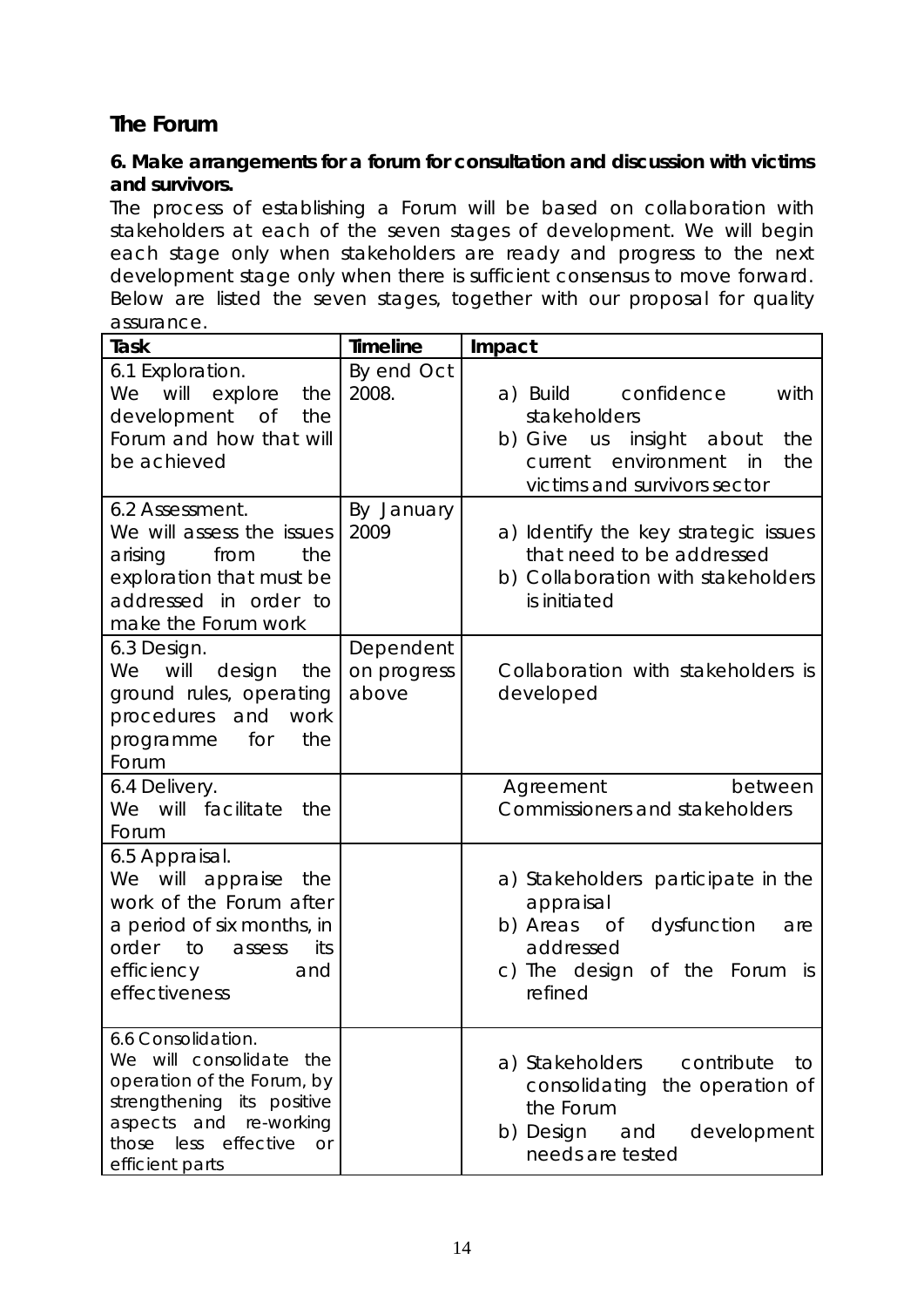| 6.7 Development.<br>We will consider the<br>longer term life of the<br>Forum | A longer term strategy is agreed                |
|------------------------------------------------------------------------------|-------------------------------------------------|
| 6.8<br>We will appoint<br>an<br>external evaluator for<br>the Forum Project  | The project is run on a sound<br>evidence base. |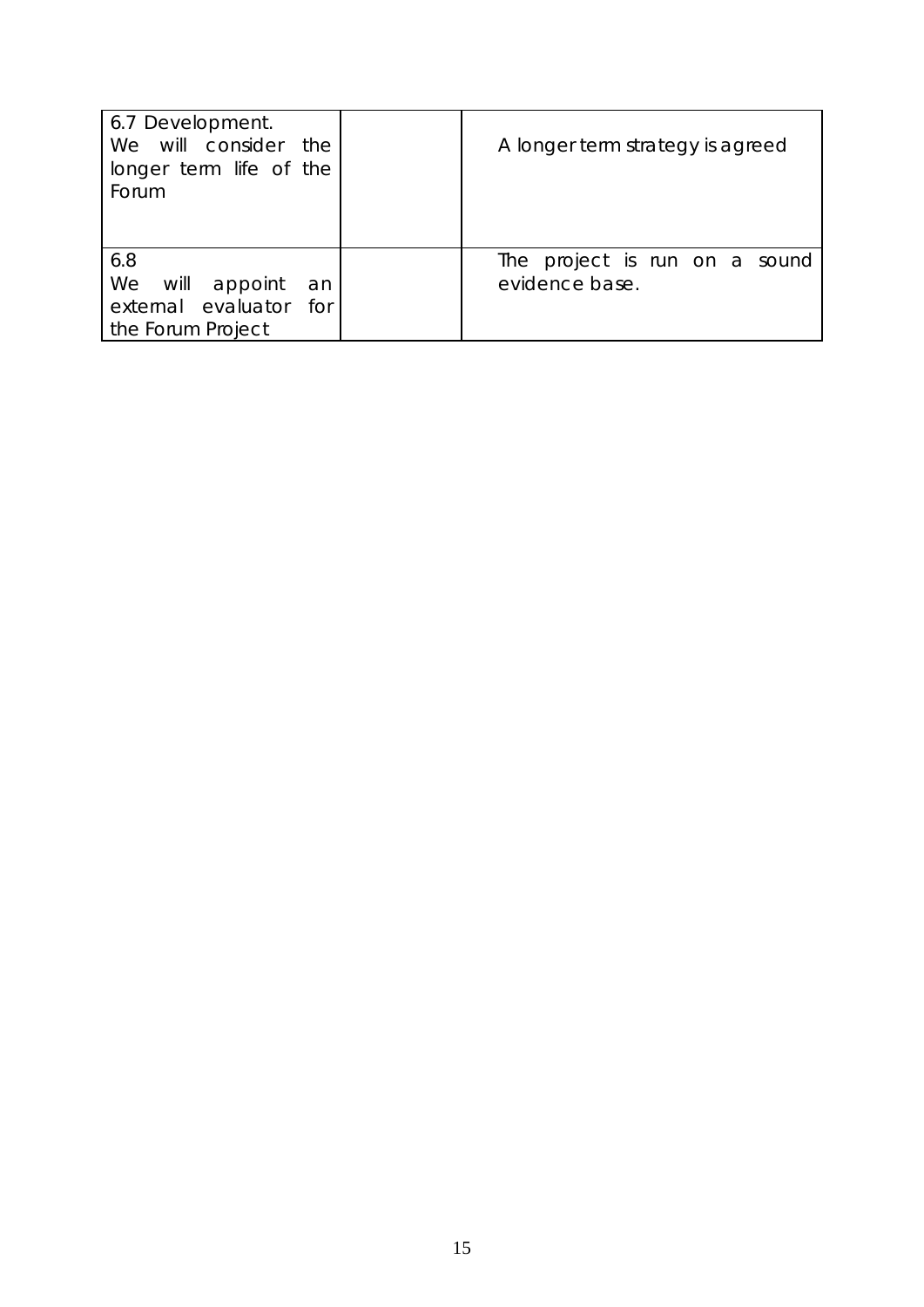# *The Commission*

# **7. Developing the Office of the Commission**

| Task                                          | Target         | Impact                                                                                                                       |
|-----------------------------------------------|----------------|------------------------------------------------------------------------------------------------------------------------------|
|                                               | Date           |                                                                                                                              |
| 7.1 We will establish the                     | Autumn         | Ensuring efficiency, value for money                                                                                         |
| structure and processes                       | 2008           | and best practice are delivered                                                                                              |
| of the Commission                             |                |                                                                                                                              |
| 7.2 We will identify<br>staffing requirements | Autumn<br>2008 | Ensuring that the Commission is<br>adequately resourced in terms of its<br>administration, casework<br>and<br>research needs |
| 7.3 We will recruit key<br>staff              | Autumn<br>2008 | Ensures priority areas of work can<br>be progressed                                                                          |